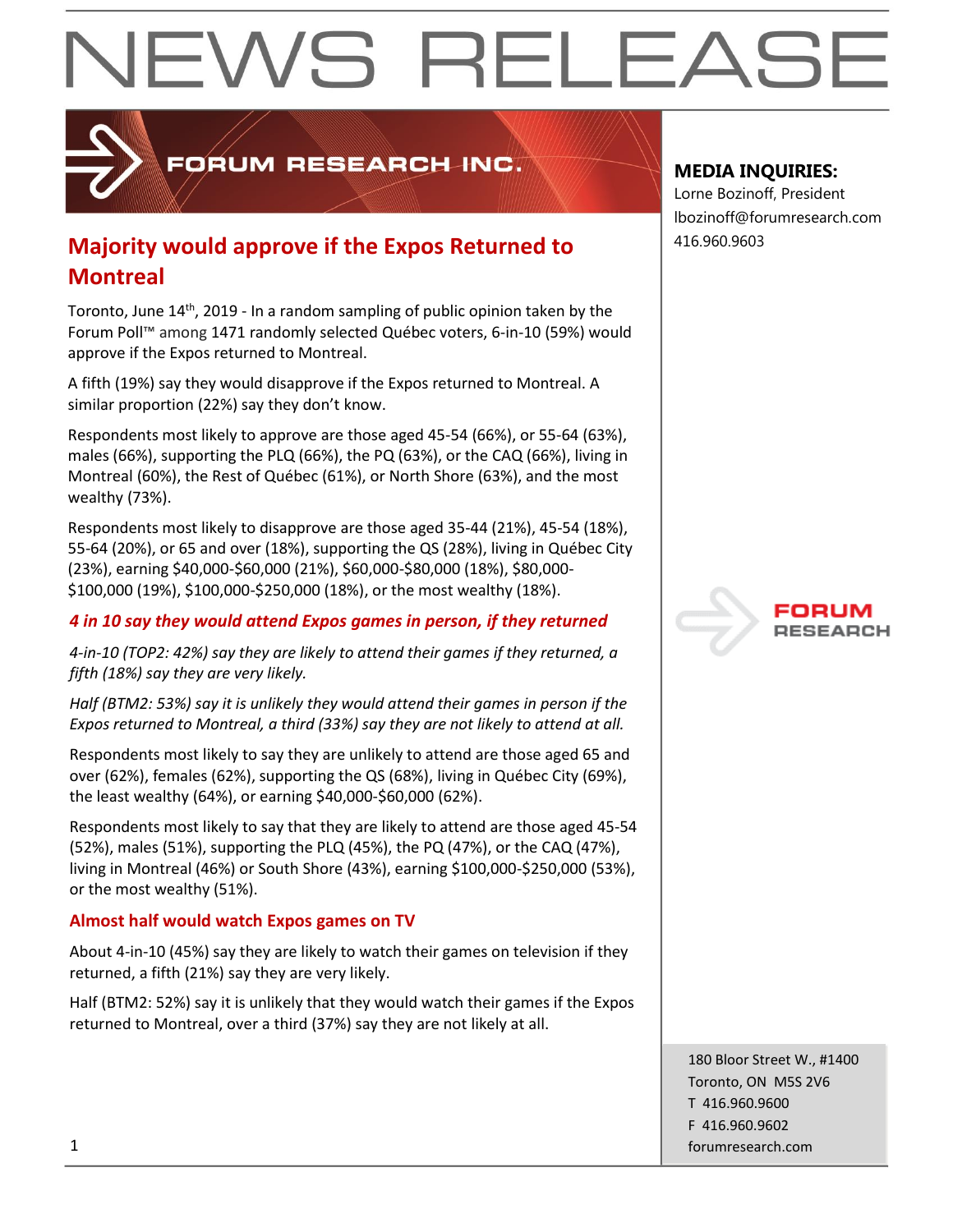

## **PORUM RESEARCH INC.**

Respondents most likely to say they are unlikely to watch are those aged 34 and  $\vert$  416.960.9603 younger (63%), females (61%), supporting the QS (66%), living in Montreal (57%), or Québec City (58%), earning \$40,000-\$60,000 (57%), \$80,000-\$100,000 (55%), \$100,000-\$250,000 (54%), or the most wealthy (56%).

Respondents most likely to say that they are likely to watch are those aged 45-54 (55%), males (55%), supporting the PLQ (50%), the PQ (48%), or the CAQ (51%), living in the Rest of Québec (49%), North Shore (51%), or South Shore (48%), the least wealthy (44%), earning \$20,000-\$40,000 (46%), \$60,000-\$80,000 (47%), \$100,000-\$250,000 (46%), or the most wealthy (44%).

### **Majority would disapprove if the government spent public funds to bring baseball back to Montreal**

6-in-10 (59%) would disapprove if the government spent funds to bring baseball back to Montreal.

A quarter (25%) say they would approve.

A sixth (16%) say they don't know.

*Even those that approve of the Expos returning to Montreal are divided on spending public funds to bring baseball back.*

*Amongst those that approve just over 4 in 10 (44%) say they would disapprove if the government spent public funds to bring baseball back to Montreal. 4 in 10 (40%) say they would approve.*

Respondents most likely to disapprove are those aged 34 and younger (61%), or 35-44 (64%), supporting the QS (69%), living in Québec City (71%), the most wealthy (72%), and those who would disapprove if the Expos returned to Montreal (93%).

Respondents most likely to approve are those aged 45-54 (29%), 55-64 (26%), or 65 and over (27%), males (29%), supporting the PLQ (30%), or the PQ (30%), living in Montreal (30%), the least wealthy (33%), and those who would approve if the Expos returned to Montreal (40%).

## **MEDIA INQUIRIES:**

Lorne Bozinoff, President lbozinoff@forumresearch.com



180 Bloor Street W., #1400 Toronto, ON M5S 2V6 T 416.960.9600 F 416.960.9602 2 forumresearch.com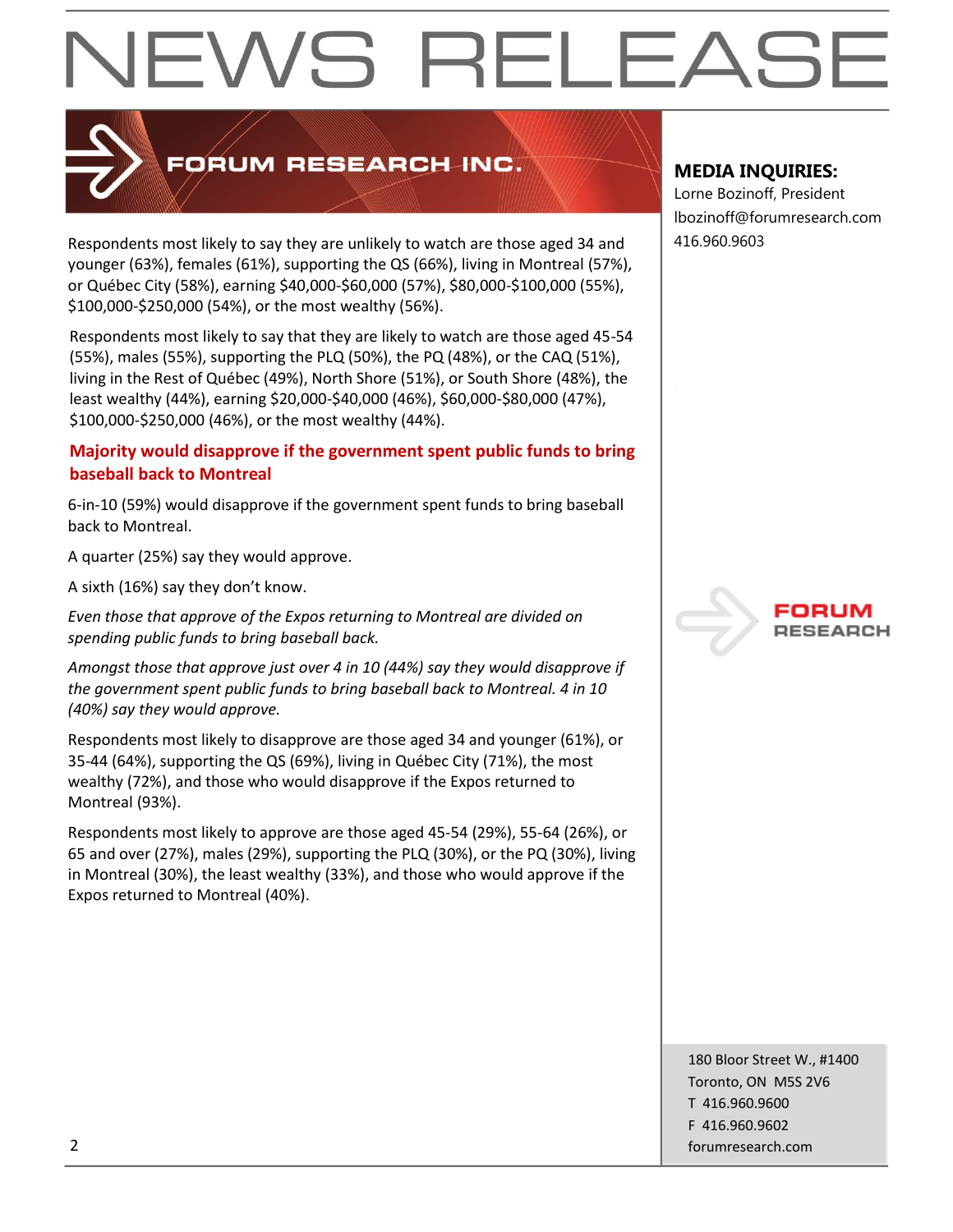

## FORUM RESEARCH INC.

## 416.960.9603 **Quebecers also likely to follow other existing sports teams and interested in NBA or major league baseball coming to the province**

7-in-10 (69%) of those asked said they would be most likely to follow (excluding the Canadiens and hockey) the Alouettes (14%), the Impact (22%), a future major league baseball team (21%) or a future NBA basketball team (12%).

Most likely to want follow the Alouettes are those between the ages of 35 to 44 (19%) and those most likely to follow a future NBA basketball team are those under 35 years of age (21%).

*"Most Québec voters would approve if the Expos returned to Montreal." said Dr. Lorne Bozinoff, President of Forum Research. "And while the majority of Quebeckers say they wouldn't watch the games in person, or on TV, a strong proportion of the province says they would; it suggests that there is an appetite amongst the minority for baseball...if the public doesn't have to pay for it."*

Lorne Bozinoff, Ph.D. is the president and founder of Forum Research. He can be reached at lbozinoff@forumresearch.com or at (416) 960-9603.

## **MEDIA INQUIRIES:**

Lorne Bozinoff, President lbozinoff@forumresearch.com



180 Bloor Street W., #1400 Toronto, ON M5S 2V6 T 416.960.9600 F 416.960.9602 3 forumresearch.com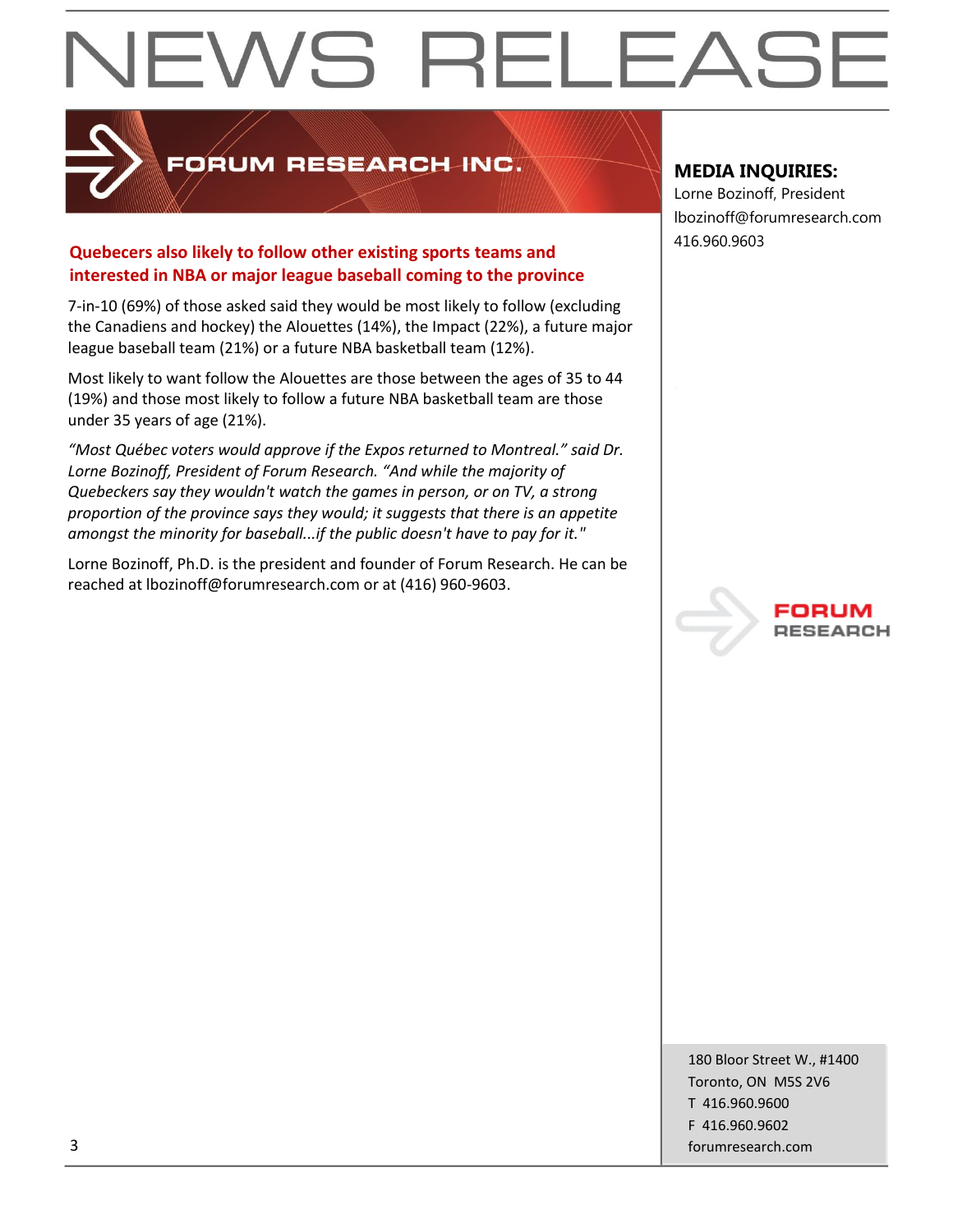## 416.960.9603 **Methodology**

The Forum Poll™ was conducted by Forum Research with the results based on an interactive voice response telephone survey of 1471 randomly selected Québec voters. The poll was conducted June 11-12, 2019.

PRUM RESEARCH INC.

Results based on the total sample are considered accurate +/- 2.56%, 19 times out of 20, measured as the average deviation across all response categories. Subsample results will be less accurate. Margins of error for subsample (such as age, gender, or city) results are available at [www.forumresearch.com/samplestim.asp](http://www.forumresearch.com/samplestim.asp)

Where appropriate, the data has been statistically weighted by age, region, and other variables to ensure that the sample reflects the actual population according to the latest Census data.

This research is not necessarily predictive of future outcomes, but rather, captures opinion at one point in time. Forum Research conducted this poll as a public service and to demonstrate our survey research capabilities. Forum houses its poll results in the Data Library of the Department of Political Science at the University of Toronto.

With offices across Canada and around the world, 100% Canadian-owned Forum Research is one of the country's leading survey research firms. This Forum Poll™ and other polls may be found at Forum's poll archive at [forumpoll.com.](file:///C:/Users/gmilakovic/Dropbox/Forum%20Poll%20Temporary/2017/November/TO/Releases/forumpoll.com)

### *Top2/Btm2 (or 3 or 4 where applicable) refers to the combined results of the most answered positive and negative responses (EXAMPLE ONLY):*

| %                            | <b>Total</b> | 18-34    | 35-44 | 45-54    | 55-64 | $65+$    | <b>Male</b> | <b>Female</b> |
|------------------------------|--------------|----------|-------|----------|-------|----------|-------------|---------------|
| Sample                       | 631          | 112      | 91    | 133      | 119   | 176      | 303         | 315           |
| <b>NET: TOP3</b>             | 66           | 57       | 60    | 68       | 78    | 86       | 67          | 64            |
| <b>NET: BTM3</b>             | 34           | 43       | 39    | 32       | 21    | 14       | 32          | 36            |
| <b>Very satisfied</b>        | 9            | 9        | 6     | 6        | 13    | 20       | 11          | 8             |
| <b>Satisfied</b>             | 28           | 17       | 29    | 35       | 32    | 45       | 25          | 31            |
| <b>Somewhat satisfied</b>    | 28           | 31       | 26    | 28       | 32    | 20       | 31          | 25            |
| <b>Somewhat dissatisfied</b> | 12           | 11       | 16    | 14       | 11    | 8        | 13          | 12            |
| <b>Dissatisfied</b>          | 11           | 15       | 15    | 9        | 5     | 3        | 9           | 13            |
| <b>Very dissatisfied</b>     | 11           | 18       | 9     | 8        | 5     | 3        | 9           | 12            |
| Don't know                   | 0            | $\Omega$ | 1     | $\Omega$ | 1     | $\Omega$ | 1           | $\Omega$      |

*Top 3 here collects very satisfied, satisfied, and somewhat satisfied into one category, and Btm 3 collects very dissatisfied, dissatisfied, and somewhat dissatisfied.* 

### **Due to rounding some numbers may not add up to 100**

## **MEDIA INQUIRIES:**

Lorne Bozinoff, President lbozinoff@forumresearch.com



180 Bloor Street W., #1400 Toronto, ON M5S 2V6 T 416.960.9600 F 416.960.9602 4 forumresearch.com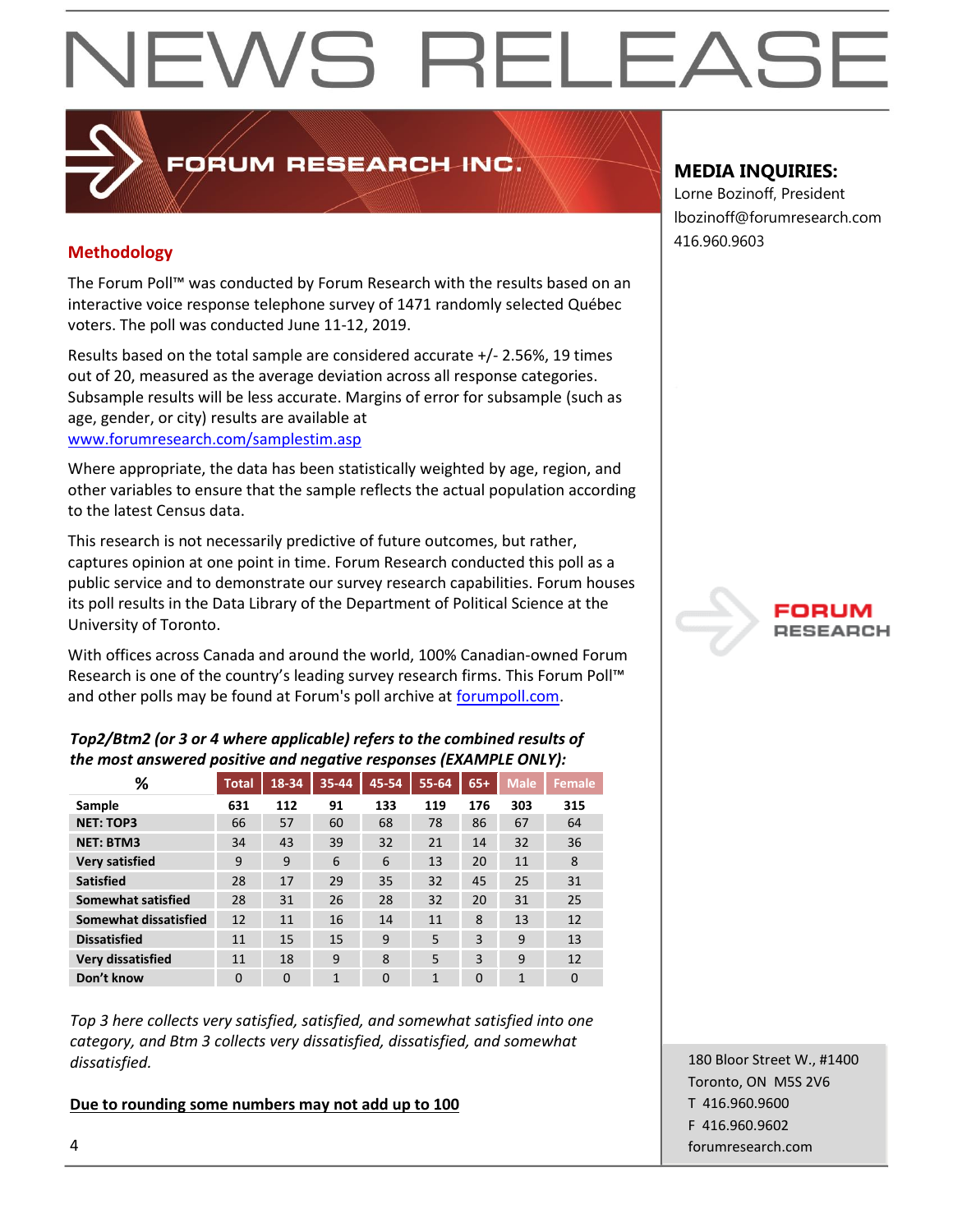## FORUM RESEARCH INC.

## 416.960.9603 *Approval If Expos Returned to Montreal*

*Generally, would you approve or disapprove if the Expos returned to Montreal?*

### *Age/Gender*

| %                 | <b>Total</b> | 18-34 | 35-44 | 45-54 | 55-64 | $65+$ | <b>Male</b> | Female |
|-------------------|--------------|-------|-------|-------|-------|-------|-------------|--------|
| Sample            | 1471         | 133   | 218   | 236   | 351   | 533   | 752         | 704    |
| Approve           | 59           | 51    | 57    | 66    | 63    | 62    | 66          | 53     |
| <b>Disapprove</b> | 19           | 17    | 21    | 18    | 20    | 18    | 19          | 17     |
| Don't know        | 22           | 32    | 23    | 15    | 17    | 20    | 15          | 30     |

#### *Income*

| %                 | <b>Total</b> | <b>\$20k</b> | $$20k -$<br>\$40k | \$40k -<br>\$60k | $$60k -$<br><b>\$80k</b> | \$80k -<br>\$100k | $$100k -$<br>\$250k | $$250k+$ |
|-------------------|--------------|--------------|-------------------|------------------|--------------------------|-------------------|---------------------|----------|
| Sample            | 1471         | 130          | 298               | 249              | 192                      | 160               | 267                 | 19       |
| Approve           | 59           | 60           | 56                | 57               | 61                       | 54                | 64                  | 73       |
| <b>Disapprove</b> | 19           | 16           | 17                | 21               | 18                       | 19                | 18                  | 18       |
| Don't<br>know     | 22           | 24           | 27                | 23               | 22                       | 26                | 18                  | 9        |

#### *Region*

| %                 | Total <sup>'</sup> |     | Montreal   Quebec City |     | <b>ROQ</b> Morth Shore | <b>South Shore</b> |
|-------------------|--------------------|-----|------------------------|-----|------------------------|--------------------|
| Sample            | 1471               | 539 | 159                    | 773 | 402                    | 371                |
| Approve           | 59                 | 60  | 47                     | 61  | 63                     | 59                 |
| <b>Disapprove</b> | 19                 | 19  | 23                     | 17  |                        | 17                 |
| Don't know        | 22                 | 21  | 30                     |     | 20                     | 23                 |

### *Voter Intention*

| %                 | <b>Total</b> | Liberal,<br>or PLQ | Parti<br>Quebecois, or<br>PQ | <b>Coalition Avenir</b><br>Quebec, or CAQ | <b>Quebec</b><br>Solidaire, or<br>QS | <b>Other</b><br><b>Parties</b> |
|-------------------|--------------|--------------------|------------------------------|-------------------------------------------|--------------------------------------|--------------------------------|
| Sample            | 1471         | 229                | 210                          | 715                                       | 175                                  | 78                             |
| Approve           | 59           | 66                 | 63                           | 66                                        | 39                                   | 49                             |
| <b>Disapprove</b> | 19           | 10                 | 22                           | 18                                        | 28                                   | 14                             |
| Don't<br>know     | 22           | 24                 | 15                           | 16                                        | 33                                   | 37                             |

### **MEDIA INQUIRIES:**

Lorne Bozinoff, President lbozinoff@forumresearch.com



180 Bloor Street W., #1400 Toronto, ON M5S 2V6 T 416.960.9600 F 416.960.9602 5 forumresearch.com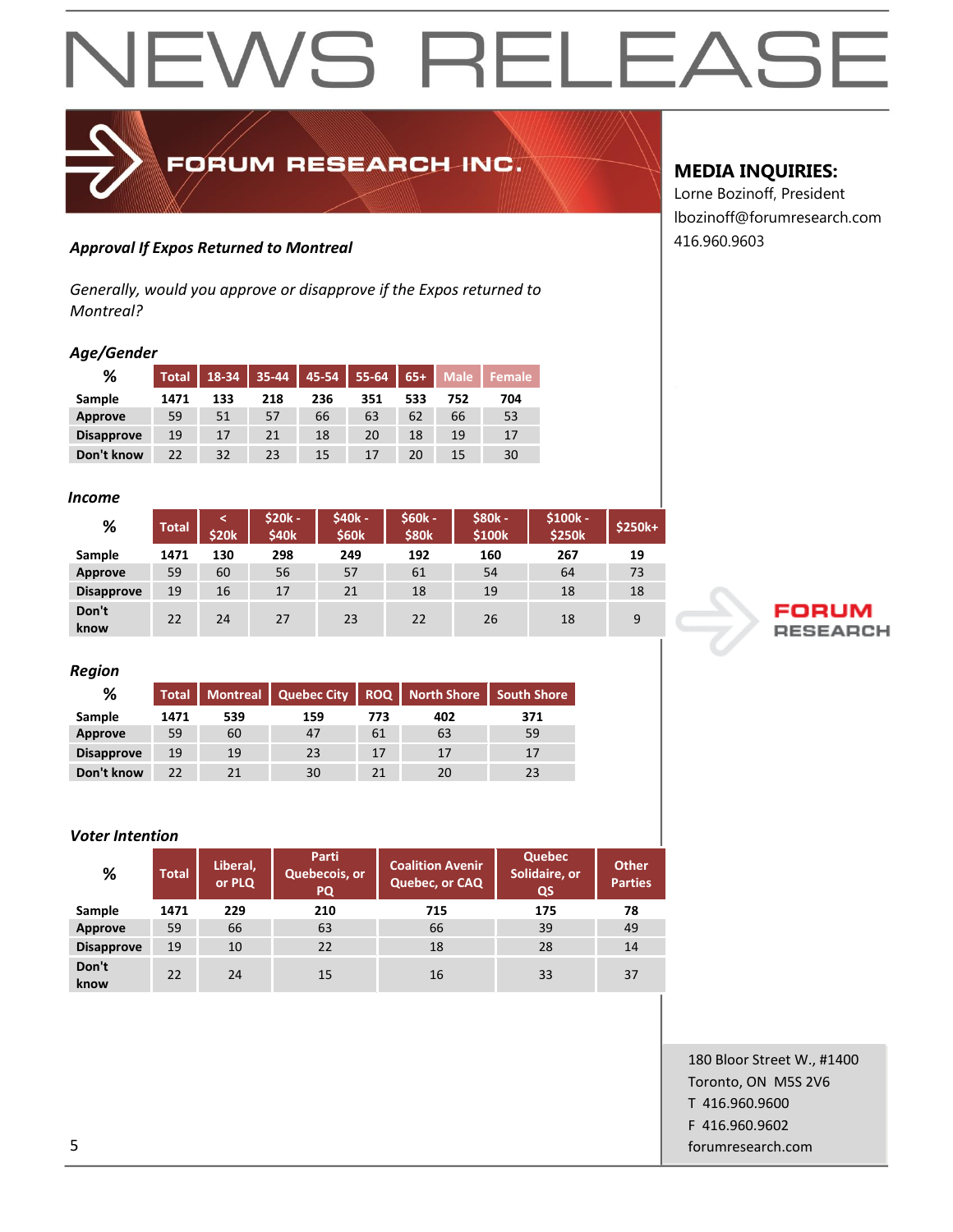

## 416.960.9603 *Likelihood to Attend Games*

*If the Expos returned to Montreal, how likely would you be to attend their games in person?*

### *Age/Gender*

| %                  | <b>Total</b> | $18 - 34$ | 35-44 | 45-54 | 55-64 | $65+$ | <b>Male</b> | <b>Female</b> |
|--------------------|--------------|-----------|-------|-------|-------|-------|-------------|---------------|
| Sample             | 1471         | 133       | 218   | 236   | 351   | 533   | 752         | 704           |
| <b>NET: TOP2</b>   | 42           | 40        | 45    | 52    | 42    | 32    | 51          | 34            |
| <b>NET: BTM2</b>   | 53           | 56        | 50    | 44    | 53    | 62    | 44          | 62            |
| <b>Very likely</b> | 18           | 21        | 19    | 22    | 18    | 10    | 24          | 13            |
| Somewhat likely    | 24           | 18        | 26    | 30    | 24    | 22    | 26          | 21            |
| Not very likely    | 20           | 21        | 23    | 16    | 20    | 19    | 19          | 21            |
| Not likely at all  | 33           | 34        | 27    | 27    | 33    | 43    | 26          | 40            |
| Don't know         | 5            | 5         | 5     | 4     | 5     | 6     | 5           | 4             |

#### *Income*

| %                    | <b>Total</b> | k<br>\$20k | $$20k -$<br>\$40k | \$40k -<br>\$60k | <b>S60k -</b><br>\$80k | <b>\$80k-</b><br>\$100k | \$100k -<br>\$250k | \$250k+      |
|----------------------|--------------|------------|-------------------|------------------|------------------------|-------------------------|--------------------|--------------|
| Sample               | 1471         | 130        | 298               | 249              | 192                    | 160                     | 267                | 19           |
| <b>NET: TOP2</b>     | 42           | 29         | 37                | 35               | 40                     | 46                      | 53                 | 51           |
| <b>NET: BTM2</b>     | 53           | 64         | 56                | 62               | 55                     | 49                      | 44                 | 49           |
| <b>Very likely</b>   | 18           | 14         | 16                | 12               | 20                     | 19                      | 26                 | 20           |
| Somewhat<br>likely   | 24           | 15         | 21                | 23               | 20                     | 28                      | 28                 | 31           |
| Not very<br>likely   | 20           | 21         | 19                | 21               | 26                     | 18                      | 20                 | 12           |
| Not likely at<br>all | 33           | 43         | 37                | 40               | 29                     | 31                      | 24                 | 37           |
| Don't know           | 5            | 7          | $\overline{7}$    | $\overline{3}$   | 5                      | 5                       | 3                  | $\mathbf{0}$ |

#### *Region*

| %                      | <b>Total</b> | <b>Montreal</b> | <b>Quebec City</b> | <b>ROQ</b> | <b>North Shore</b> | <b>South Shore</b> |
|------------------------|--------------|-----------------|--------------------|------------|--------------------|--------------------|
| Sample                 | 1471         | 539             | 159                | 773        | 402                | 371                |
| <b>NET: TOP2</b>       | 42           | 46              | 29                 | 42         | 41                 | 43                 |
| <b>NET: BTM2</b>       | 53           | 49              | 69                 | 53         | 55                 | 51                 |
| <b>Very likely</b>     | 18           | 22              | 11                 | 18         | 16                 | 19                 |
| <b>Somewhat likely</b> | 24           | 24              | 18                 | 24         | 24                 | 24                 |
| Not very likely        | 20           | 18              | 23                 | 21         | 23                 | 18                 |
| Not likely at all      | 33           | 31              | 46                 | 32         | 32                 | 33                 |
| Don't know             | 5            | 5               | $\mathcal{P}$      | 5          | $\overline{4}$     | 6                  |

### **MEDIA INQUIRIES:**

Lorne Bozinoff, President lbozinoff@forumresearch.com



180 Bloor Street W., #1400 Toronto, ON M5S 2V6 T 416.960.9600 F 416.960.9602 6 forumresearch.com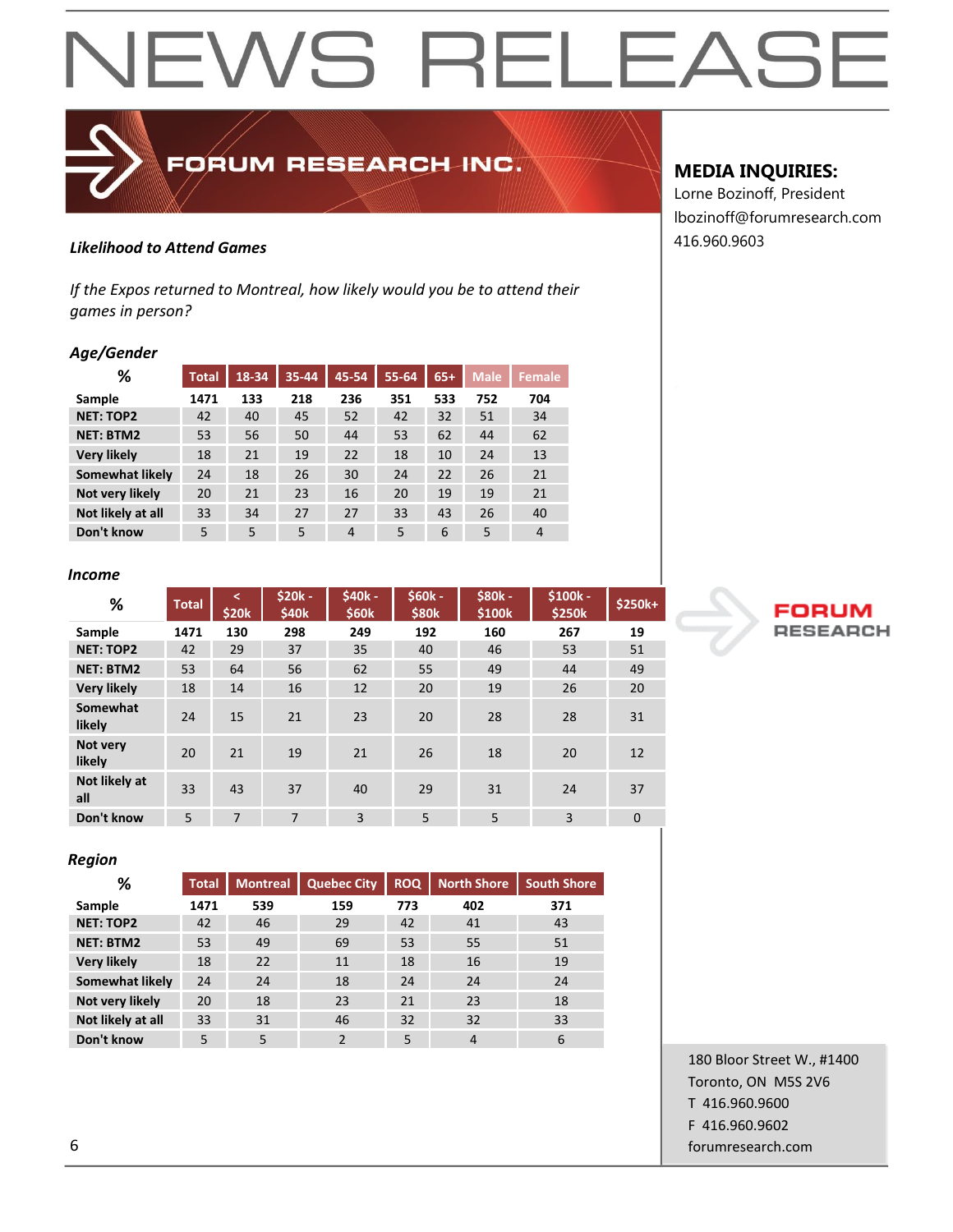## FORUM RESEARCH INC.

## **MEDIA INQUIRIES:**

Lorne Bozinoff, President lbozinoff@forumresearch.com

| <b>Voter Intention</b> |              |                    |                                     |                                           |                                      |                                |  |  |  |  |
|------------------------|--------------|--------------------|-------------------------------------|-------------------------------------------|--------------------------------------|--------------------------------|--|--|--|--|
| %                      | <b>Total</b> | Liberal,<br>or PLQ | Parti<br>Quebecois, or<br><b>PQ</b> | <b>Coalition Avenir</b><br>Quebec, or CAQ | <b>Quebec</b><br>Solidaire, or<br>QS | <b>Other</b><br><b>Parties</b> |  |  |  |  |
| Sample                 | 1471         | 229                | 210                                 | 715                                       | 175                                  | 78                             |  |  |  |  |
| <b>NET: TOP2</b>       | 42           | 45                 | 47                                  | 47                                        | 30                                   | 28                             |  |  |  |  |
| <b>NET: BTM2</b>       | 53           | 48                 | 48                                  | 49                                        | 68                                   | 60                             |  |  |  |  |
| <b>Very likely</b>     | 18           | 17                 | 25                                  | 20                                        | 14                                   | 16                             |  |  |  |  |
| Somewhat<br>likely     | 24           | 27                 | 22                                  | 27                                        | 16                                   | 11                             |  |  |  |  |
| Not very<br>likely     | 20           | 21                 | 17                                  | 18                                        | 24                                   | 20                             |  |  |  |  |
| Not likely at<br>all   | 33           | 27                 | 31                                  | 31                                        | 44                                   | 40                             |  |  |  |  |
| Don't know             | 5            | 7                  | 5                                   | 3                                         | 3                                    | 12                             |  |  |  |  |



180 Bloor Street W., #1400 Toronto, ON M5S 2V6 T 416.960.9600 F 416.960.9602 7 forumresearch.com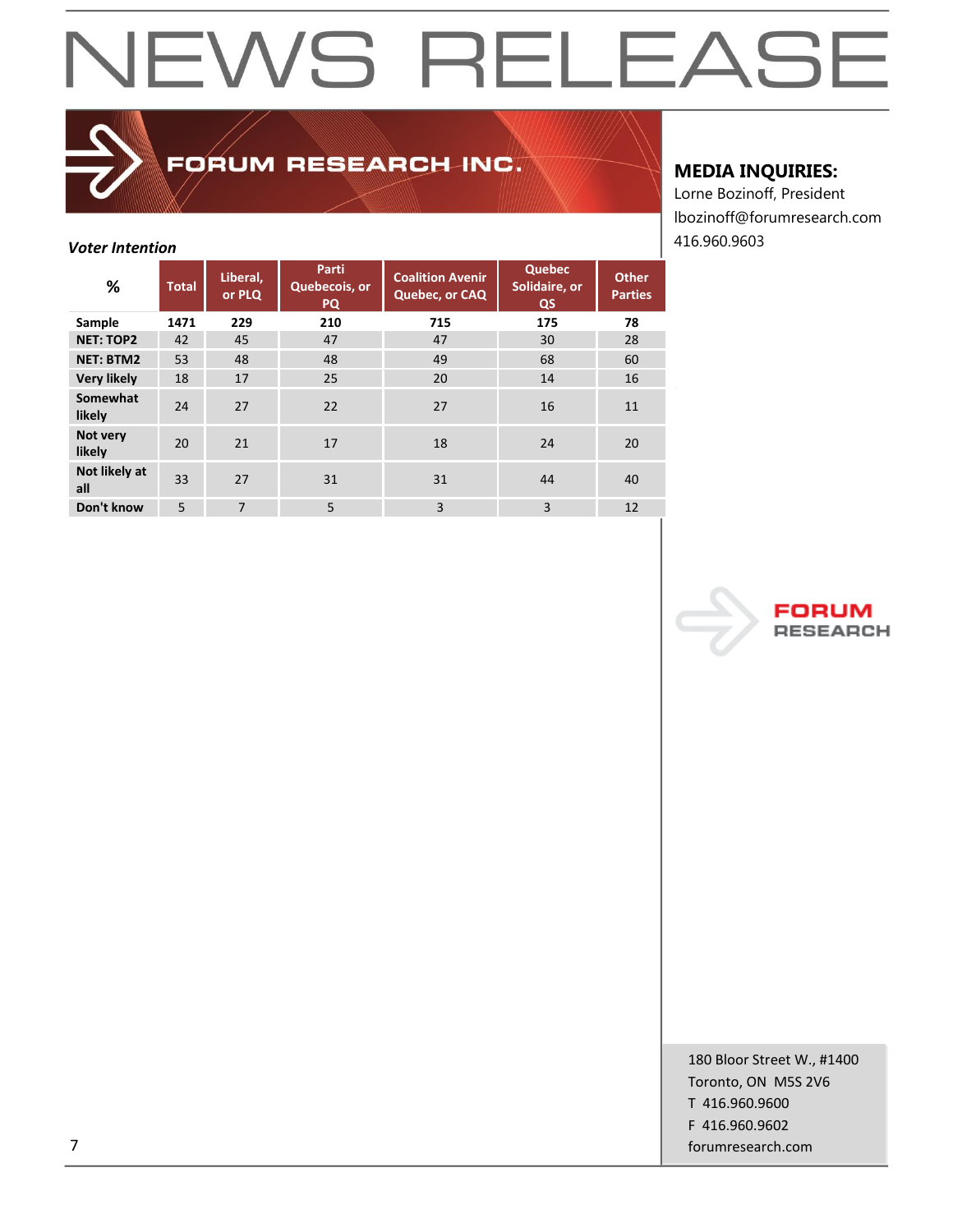## 416.960.9603 *Likelihood to Watch Games on Television*

*If the Expos returned to Montreal, how likely would you be to watch their games on television?*

FORUM RESEARCH INC.

### *Age/Gender*

| %                  | <b>Total</b>   | 18-34          | 35-44 | 45-54        | 55-64          | $65+$ | <b>Male</b>    | Female |
|--------------------|----------------|----------------|-------|--------------|----------------|-------|----------------|--------|
| Sample             | 1471           | 133            | 218   | 236          | 351            | 533   | 752            | 704    |
| <b>NET: TOP2</b>   | 45             | 35             | 39    | 55           | 51             | 50    | 55             | 36     |
| <b>NET: BTM2</b>   | 52             | 63             | 58    | 44           | 48             | 46    | 43             | 61     |
| <b>Very likely</b> | 21             | 15             | 21    | 23           | 23             | 22    | 29             | 13     |
| Somewhat likely    | 25             | 20             | 18    | 31           | 28             | 27    | 26             | 24     |
| Not very likely    | 15             | 20             | 16    | 12           | 14             | 13    | 17             | 14     |
| Not likely at all  | 37             | 43             | 42    | 33           | 33             | 33    | 26             | 47     |
| Don't know         | $\overline{2}$ | $\overline{2}$ | 3     | $\mathbf{1}$ | $\overline{2}$ | 4     | $\mathfrak{p}$ | 3      |

#### *Income*

| %                    | <b>Total</b>  | द<br>\$20 <sub>k</sub> | <b>\$20k-</b><br>\$40k | \$40k -<br>\$60k | <b>\$60k-</b><br>\$80k | <b>\$80k-</b><br>\$100k | $$100k -$<br>\$250k | \$250k+     |
|----------------------|---------------|------------------------|------------------------|------------------|------------------------|-------------------------|---------------------|-------------|
| Sample               | 1471          | 130                    | 298                    | 249              | 192                    | 160                     | 267                 | 19          |
| <b>NET: TOP2</b>     | 45            | 44                     | 46                     | 41               | 47                     | 43                      | 46                  | 44          |
| <b>NET: BTM2</b>     | 52            | 52                     | 49                     | 57               | 51                     | 55                      | 54                  | 56          |
| <b>Very likely</b>   | 21            | 23                     | 21                     | 18               | 23                     | 17                      | 23                  | 33          |
| Somewhat<br>likely   | 25            | 20                     | 26                     | 23               | 25                     | 26                      | 23                  | 11          |
| Not very<br>likely   | 15            | 12                     | 15                     | 16               | 17                     | 17                      | 14                  | 18          |
| Not likely at<br>all | 37            | 40                     | 34                     | 41               | 34                     | 38                      | 40                  | 38          |
| Don't know           | $\mathcal{P}$ | $\overline{4}$         | $\overline{4}$         | $\mathcal{P}$    | $\mathbf{1}$           | $\overline{2}$          | $\Omega$            | $\mathbf 0$ |

#### *Region*

| %                  | <b>Total</b>   | <b>Montreal</b> | <b>Quebec City</b> | <b>ROQ</b> | <b>North Shore</b> | <b>South Shore</b> |
|--------------------|----------------|-----------------|--------------------|------------|--------------------|--------------------|
| Sample             | 1471           | 539             | 159                | 773        | 402                | 371                |
| <b>NET: TOP2</b>   | 45             | 42              | 39                 | 49         | 51                 | 48                 |
| <b>NET: BTM2</b>   | 52             | 57              | 58                 | 48         | 47                 | 49                 |
| <b>Very likely</b> | 21             | 21              | 12                 | 22         | 22                 | 22                 |
| Somewhat likely    | 25             | 21              | 28                 | 27         | 28                 | 26                 |
| Not very likely    | 15             | 16              | 20                 | 14         | 12                 | 16                 |
| Not likely at all  | 37             | 41              | 38                 | 34         | 35                 | 33                 |
| Don't know         | $\mathfrak{p}$ | $\mathfrak{p}$  | $\mathcal{P}$      | 3          | $\mathcal{P}$      | 3                  |

### **MEDIA INQUIRIES:**

Lorne Bozinoff, President lbozinoff@forumresearch.com



180 Bloor Street W., #1400 Toronto, ON M5S 2V6 T 416.960.9600 F 416.960.9602 8 forumresearch.com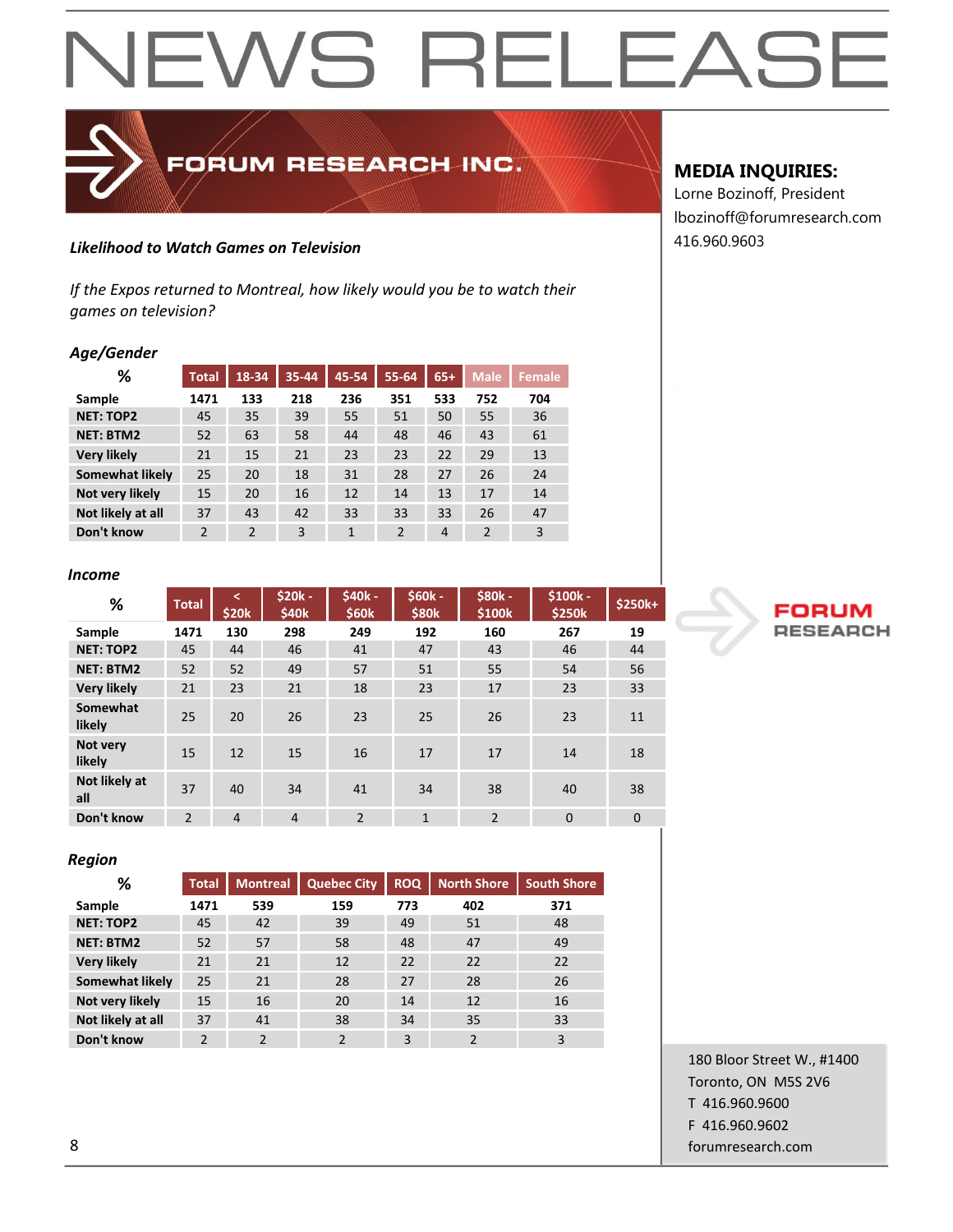## FORUM RESEARCH INC.

## **MEDIA INQUIRIES:**

Lorne Bozinoff, President lbozinoff@forumresearch.com

| <b>Voter Intention</b> |                |                    |                                     |                                           |                                      |                                | 416.960.9603 |
|------------------------|----------------|--------------------|-------------------------------------|-------------------------------------------|--------------------------------------|--------------------------------|--------------|
| %                      | <b>Total</b>   | Liberal,<br>or PLQ | Parti<br>Quebecois, or<br><b>PQ</b> | <b>Coalition Avenir</b><br>Quebec, or CAQ | <b>Quebec</b><br>Solidaire, or<br>QS | <b>Other</b><br><b>Parties</b> |              |
| Sample                 | 1471           | 229                | 210                                 | 715                                       | 175                                  | 78                             |              |
| <b>NET: TOP2</b>       | 45             | 50                 | 48                                  | 51                                        | 34                                   | 30                             |              |
| <b>NET: BTM2</b>       | 52             | 45                 | 51                                  | 48                                        | 66                                   | 68                             |              |
| <b>Very likely</b>     | 21             | 20                 | 22                                  | 24                                        | 16                                   | 17                             |              |
| Somewhat<br>likely     | 25             | 30                 | 26                                  | 27                                        | 17                                   | 13                             |              |
| Not very<br>likely     | 15             | 17                 | 12                                  | 17                                        | 9                                    | 22                             |              |
| Not likely at<br>all   | 37             | 27                 | 39                                  | 30                                        | 57                                   | 46                             |              |
| Don't know             | $\overline{2}$ | 5                  | $\mathbf{1}$                        | $\mathbf{1}$                              | $\mathbf{0}$                         | $\overline{2}$                 |              |



180 Bloor Street W., #1400 Toronto, ON M5S 2V6 T 416.960.9600 F 416.960.9602 example and the comparison of the comparison of the comparison of the comparison of the comparison of the comparison of the comparison of the comparison of the comparison of the comparison of the comparison of the comparis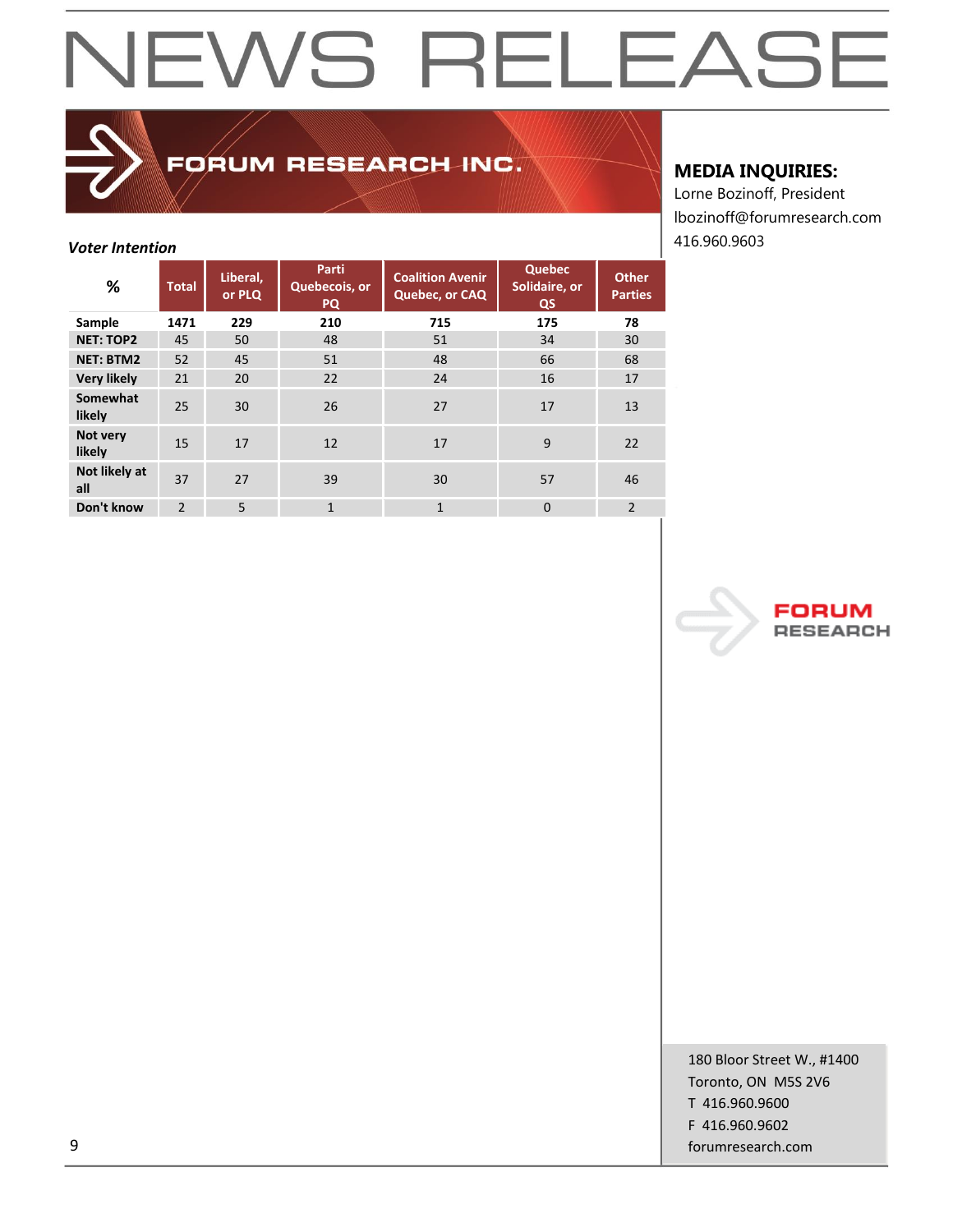## FORUM RESEARCH INC.

## 416.960.9603 *Approval of Government Spending on Bringing Back Baseball to Montreal*

*Would you approve or disapprove if the government spent public funds to bring baseball back to Montreal?*

#### *Age/Gender*

| %                 | <b>Total</b> | 18-34 | 35-44 | 45-54 | 55-64 | $65+$ | <b>Male</b> | Female |
|-------------------|--------------|-------|-------|-------|-------|-------|-------------|--------|
| Sample            | 1471         | 133   | 218   | 236   | 351   | 533   | 752         | 704    |
| Approve           | 25           | 23    | 21    | 29    | 26    | 27    | 29          | 21     |
| <b>Disapprove</b> | 59           | 61    | 64    | 60    | 57    | 54    | 61          | 59     |
| Don't know        | 16           | 16    | 15    | 11    | 17    | 19    | 10          | 20     |

#### *Income*

| %                 | <b>Total</b> | <b>\$20k</b> | $$20k -$<br>\$40k | \$40k -<br>\$60k | $$60k -$<br>\$80 <sub>k</sub> | \$80k -<br>\$100k | $$100k -$<br>\$250k | $$250k+$ |
|-------------------|--------------|--------------|-------------------|------------------|-------------------------------|-------------------|---------------------|----------|
| Sample            | 1471         | 130          | 298               | 249              | 192                           | 160               | 267                 | 19       |
| Approve           | 25           | 33           | 24                | 25               | 20                            | 28                | 27                  | 28       |
| <b>Disapprove</b> | 59           | 47           | 57                | 57               | 65                            | 61                | 63                  | 72       |
| Don't<br>know     | 16           | 20           | 19                | 18               | 15                            | 12                | 10                  |          |

#### *Region*

| %                 | Total <sup>'</sup> |     | Montreal   Quebec City |     | <b>ROQ</b>   North Shore | <b>South Shore</b> |
|-------------------|--------------------|-----|------------------------|-----|--------------------------|--------------------|
| Sample            | 1471               | 539 | 159                    | 773 | 402                      | 371                |
| Approve           | 25                 | 30  | 15                     | 24  | 25                       | 23                 |
| <b>Disapprove</b> | 59                 | 55  | 71                     | 60  | 58                       | 62                 |
| Don't know        | 16                 | 16  | 14                     | 16  |                          | 15                 |

#### *Voter Intention*

| %                 | <b>Total</b> | Liberal,<br>or PLQ | <b>Parti</b><br>Quebecois, or<br>PQ | <b>Coalition Avenir</b><br>Quebec, or CAQ | <b>Quebec</b><br>Solidaire, or<br>QS | <b>Other</b><br><b>Parties</b> |
|-------------------|--------------|--------------------|-------------------------------------|-------------------------------------------|--------------------------------------|--------------------------------|
| Sample            | 1471         | 229                | 210                                 | 715                                       | 175                                  | 78                             |
| Approve           | 25           | 30                 | 30                                  | 26                                        | 19                                   | 22                             |
| <b>Disapprove</b> | 59           | 50                 | 56                                  | 60                                        | 69                                   | 60                             |
| Don't<br>know     | 16           | 20                 | 14                                  | 14                                        | 12                                   | 18                             |

## **MEDIA INQUIRIES:**

Lorne Bozinoff, President lbozinoff@forumresearch.com



180 Bloor Street W., #1400 Toronto, ON M5S 2V6 T 416.960.9600 F 416.960.9602 10 forumresearch.com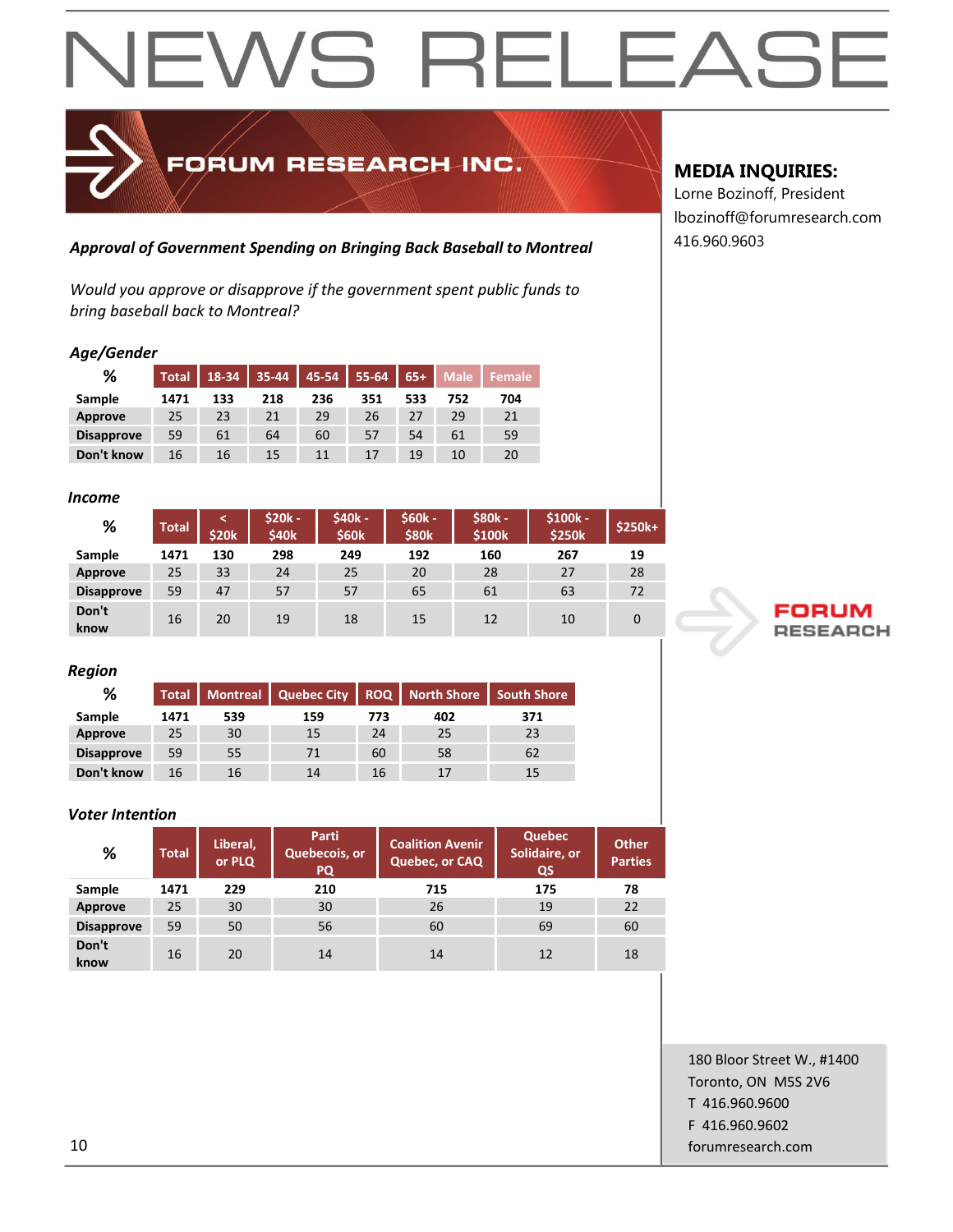## FORUM RESEARCH INC.

### **Approval of Expos**

| ℅                 |      |     | TOTAL Q5. Approve Q5. Disapprove Q5. Don't know |     |
|-------------------|------|-----|-------------------------------------------------|-----|
| TOTAL (u/w)       | 1471 | 903 | 277                                             | 291 |
| Approve           | 25   | 40  |                                                 |     |
| <b>Disapprove</b> | 59   | 44  | 93                                              | 72  |
| Don't know        | 16   | 16  |                                                 | 25  |

### **MEDIA INQUIRIES:**

Lorne Bozinoff, President lbozinoff@forumresearch.com 416.960.9603



180 Bloor Street W., #1400 Toronto, ON M5S 2V6 T 416.960.9600 F 416.960.9602 11 forumresearch.com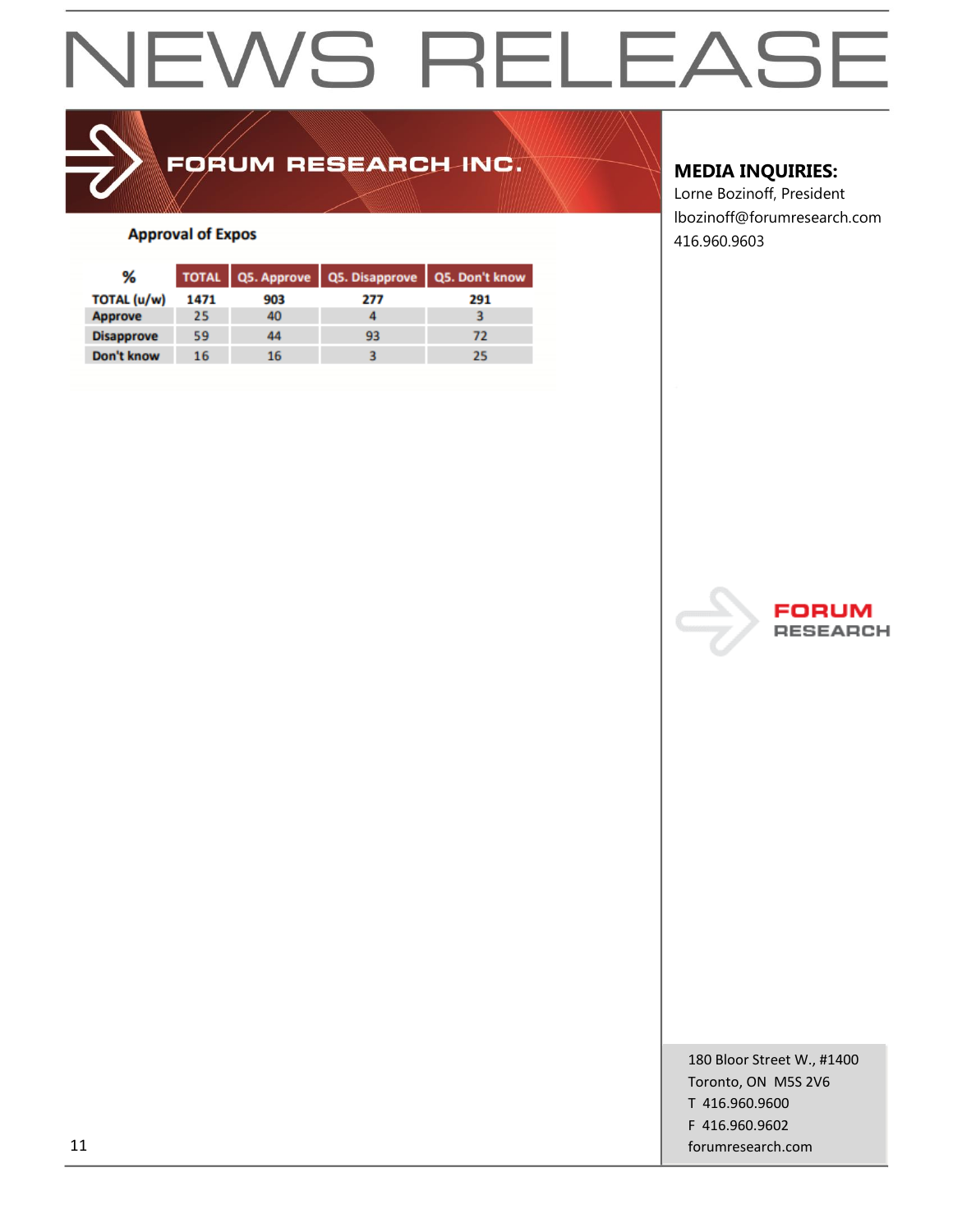## *sports team are you most likely to follow: Age/Gender*

| Ayu, uunuu                           |              |       |       |       |       |                |             |               |
|--------------------------------------|--------------|-------|-------|-------|-------|----------------|-------------|---------------|
| ℅                                    | <b>Total</b> | 18-34 | 35-44 | 45-54 | 55-64 | $65+$          | <b>Male</b> | <b>Female</b> |
| Sample                               | 1471         | 133   | 218   | 236   | 351   | 533            | 752         | 704           |
| <b>LES ALOUETTES</b>                 | 14           | 12    | 19    | 15    | 16    | 12             | 14          | 14            |
| <b>L'IMPACT</b>                      | 22           | 20    | 23    | 25    | 20    | 23             | 23          | 21            |
| future major league<br>baseball team | 21           | 16    | 20    | 24    | 26    | 20             | 26          | 16            |
| future NBA basketball<br>team        | 12           | 21    | 12    | 11    | 7     | $\overline{4}$ | 11          | 13            |
| Don't know                           | 31           | 31    | 27    | 24    | 31    | 40             | 25          | 36            |

*Likelihood to follow sports teams other than the Canadiens or hockey*

*Excluding hockey and the Montreal Canadiens, which Montreal professional* 

FORUM RESEARCH INC.

#### *Income*

| %                                    | <b>Total</b> | \$20k | \$20k -<br>\$40 <sub>k</sub> | \$40k -<br>\$60k | $$60k -$<br>\$80 <sub>k</sub> | \$80k -<br>\$100k | \$100k -<br>\$250k | $$250k+$ |
|--------------------------------------|--------------|-------|------------------------------|------------------|-------------------------------|-------------------|--------------------|----------|
| Sample                               | 1471         | 130   | 298                          | 249              | 192                           | 160               | 267                | 19       |
| <b>LES ALOUETTES</b>                 | 14           | 15    | 13                           | 9                | 15                            | 20                | 14                 | 13       |
| <b>L'IMPACT</b>                      | 22           | 26    | 22                           | 22               | 17                            | 15                | 28                 | 22       |
| future major league<br>baseball team | 21           | 18    | 17                           | 20               | 26                            | 22                | 24                 | 40       |
| future NBA<br>basketball team        | 12           | 9     | 9                            | 14               | 13                            | 15                | 11                 | 3        |
| Don't know                           | 31           | 32    | 38                           | 35               | 30                            | 28                | 23                 | 21       |

#### *Region*

| %                                    | <b>Total</b> | <b>Montreal</b> | <b>Quebec</b><br><b>City</b> | <b>ROQ</b> | <b>North</b><br><b>Shore</b> | <b>South</b><br><b>Shore</b> |
|--------------------------------------|--------------|-----------------|------------------------------|------------|------------------------------|------------------------------|
| Sample                               | 1471         | 539             | 159                          | 773        | 402                          | 371                          |
| <b>LES ALOUETTES</b>                 | 14           | 13              | 19                           | 15         | 12                           | 17                           |
| <b>L'IMPACT</b>                      | 22           | 25              | 19                           | 21         | 22                           | 20                           |
| future major league baseball<br>team | 21           | 22              | 19                           | 20         | 23                           | 17                           |
| future NBA basketball team           | 12           | 12              | 7                            | 13         | 12                           | 13                           |
| Don't know                           | 31           | 28              | 38                           | 32         | 31                           | 32                           |

### **MEDIA INQUIRIES:**

Lorne Bozinoff, President lbozinoff@forumresearch.com 416.960.9603



180 Bloor Street W., #1400 Toronto, ON M5S 2V6 T 416.960.9600 F 416.960.9602 12 forumresearch.com